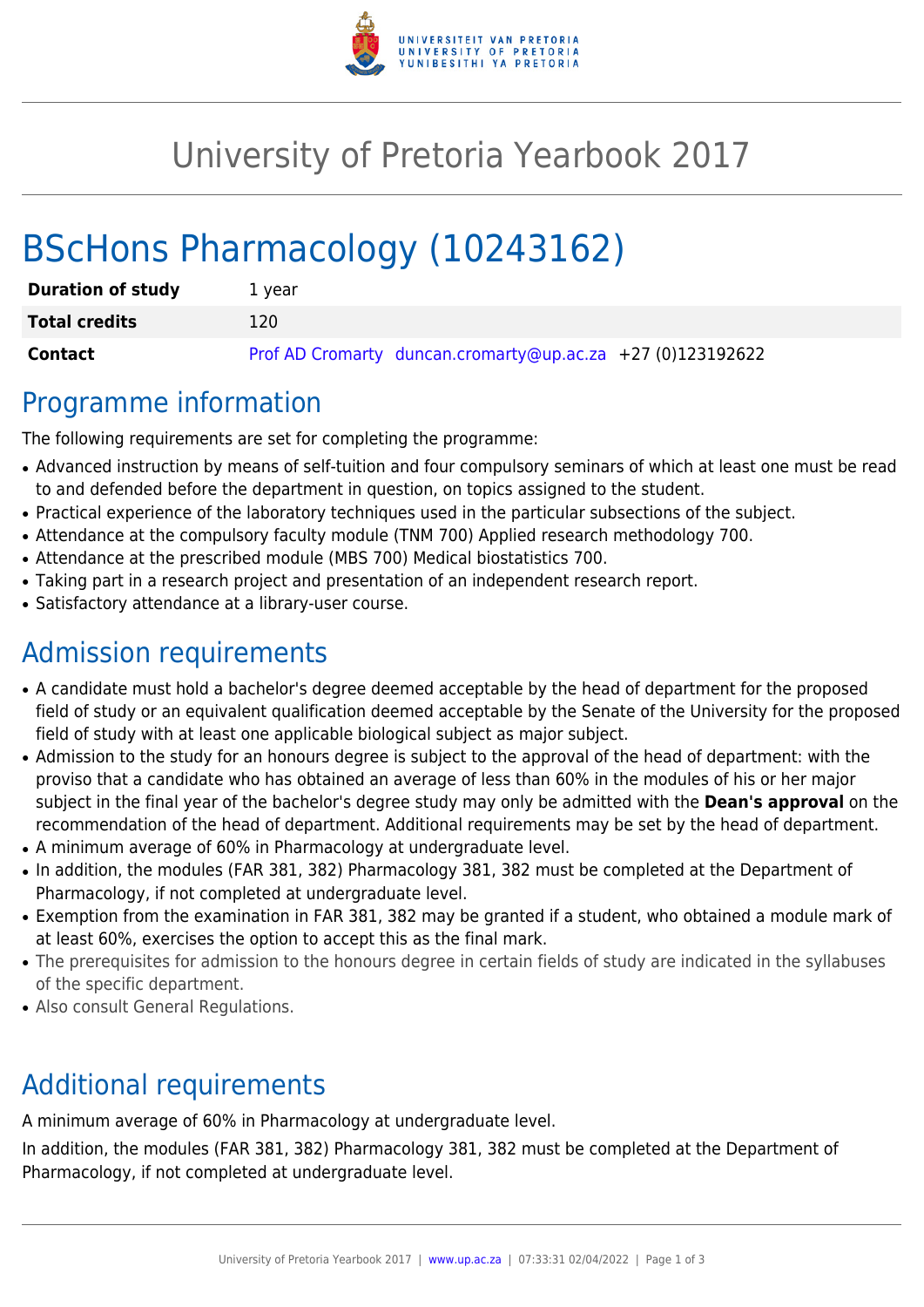

Exemption from the examination in FAR 381, 382 may be granted if a student, who obtained a module mark of at least 60%, exercises the option to accept this as the final mark.

The prerequisites for admission to the honours degree in certain fields of study are indicated in the syllabuses of the specific department.

Also consult General Regulations.

### Examinations and pass requirements

- i. The examination at the end of the programme will consist of two written papers of three hours each as well as an oral examination of 30 minutes.
- ii. For the field of specialisation Medical Physics, one examination of three hours is required in each of the theoretical modules. The mark awarded to the practical work will also be taken into account when the final mark is calculated.
- iii. The maximum period for completion of the honours degree, is two years in the case of full-time students and three years in the case of part-time students. In exceptional circumstances, a student may apply, in writing, to the head of department for an extension of the period of study.
- iv. To comply with the pass requirements for the degree, a student must obtain a final mark of at least 50% in each division as indicated, as well as a pass mark of at least 50% for the essay/work assignment (if applicable). The stipulations regarding pass requirements for dissertations in the General Regulations apply mutatis mutandis to essays.

#### Pass with distinction

The degree is conferred with distinction on a student who has obtained an average of at least 75% in the examination (written, oral, practical, etc).